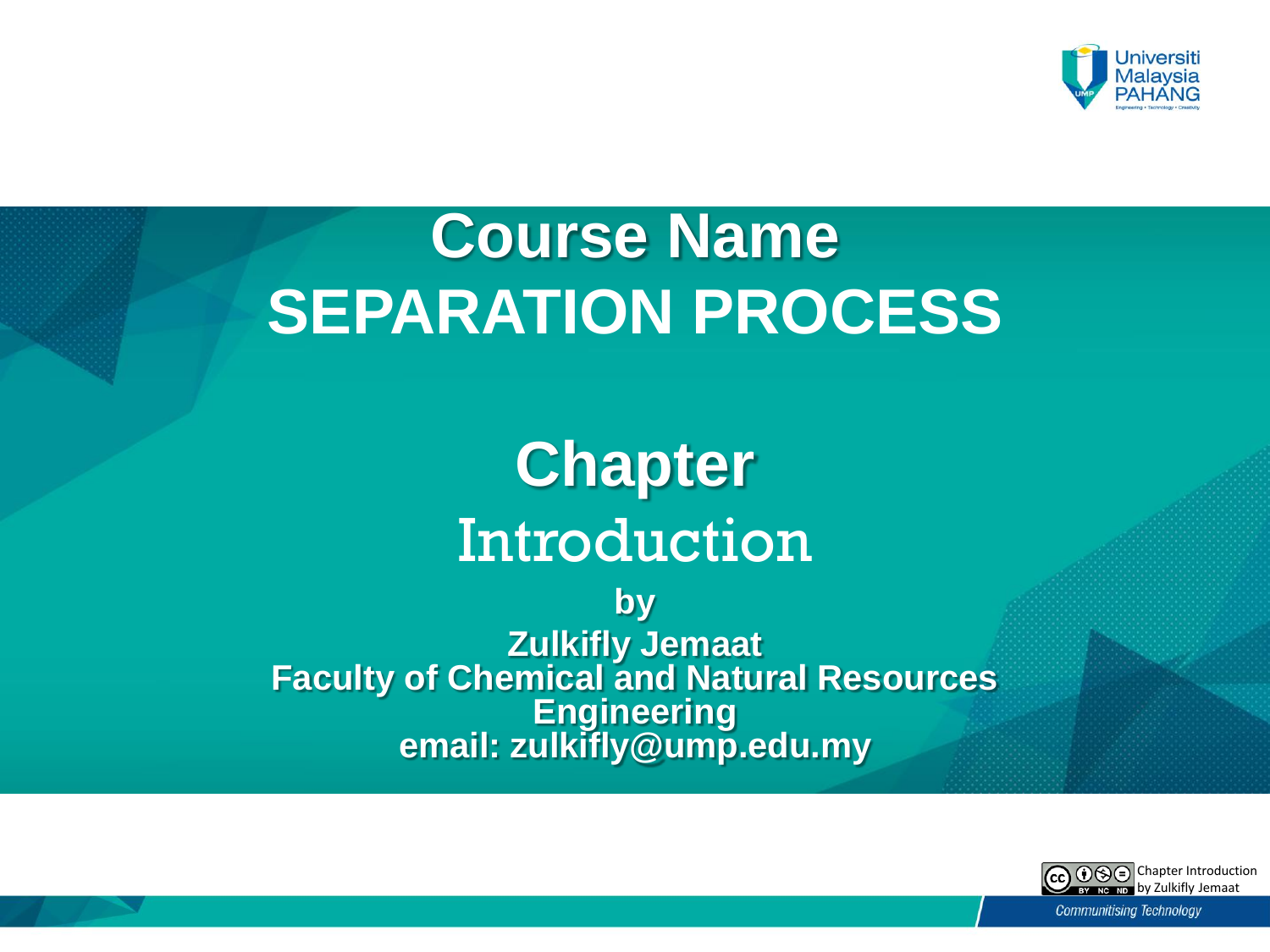#### Course synopsis

• This course aims to introduce the principles of typical unit operations involved in chemical and petrochemical industry such as drying of process material, adsorption and fixed-bed separation, membrane separation, mechanical-physical separation and crystallization. At the end of this course, it is expected that the students will understand theories, principles, calculations and basic design parameters associated with every unit operation

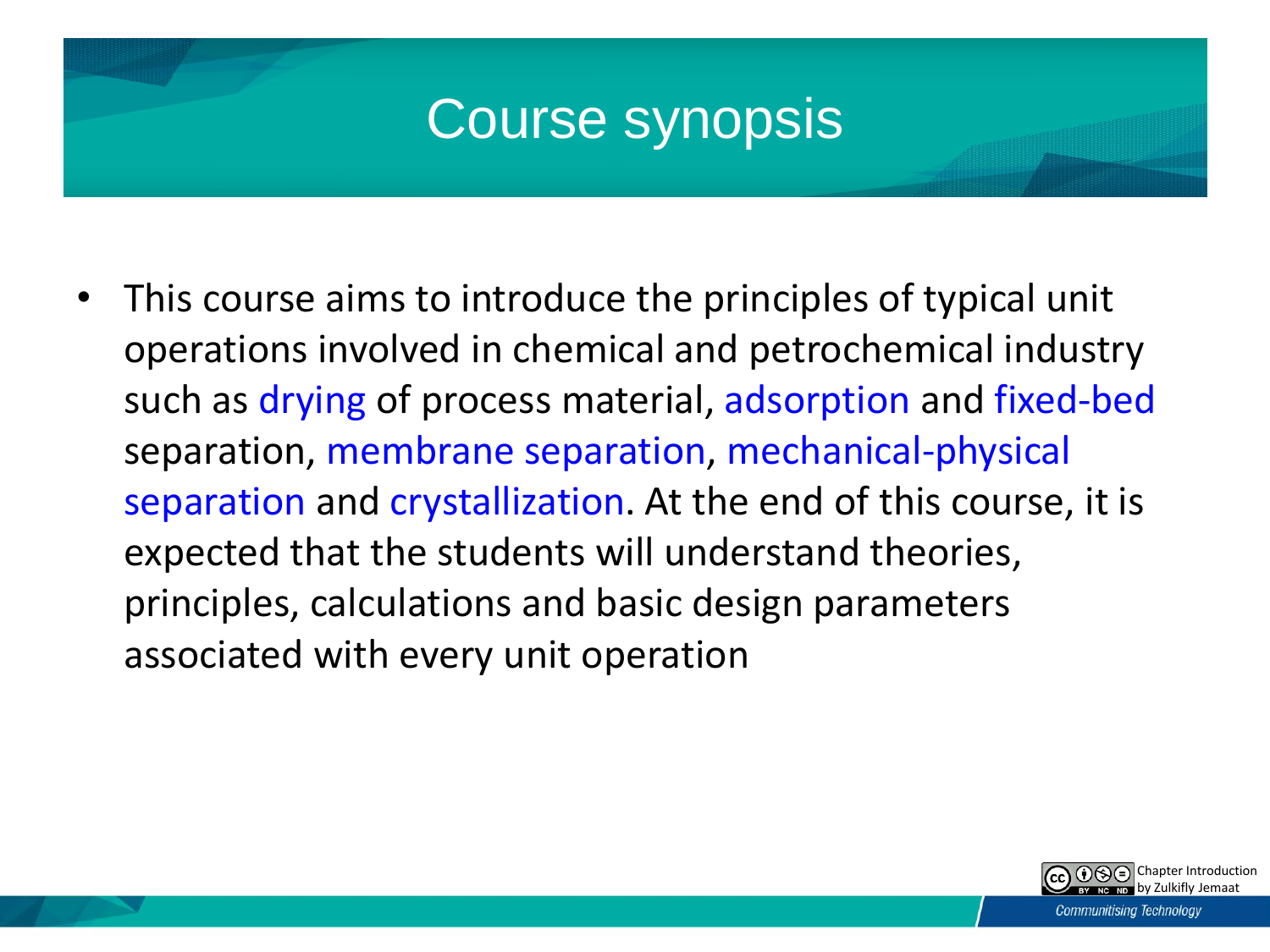#### Course Outcomes

By the end of semester, students should be able to:

• CO1 - Explain, discuss and interpret the concept of unit operations i.e drying, adsorption, fixed bed separation crystallization, membrane separation and mechanical-physical separation

• CO2 - Analyze problems related to unit operation in chemical related processes.

• CO3 - Analyze basic design parameters associated with certain unit operations.

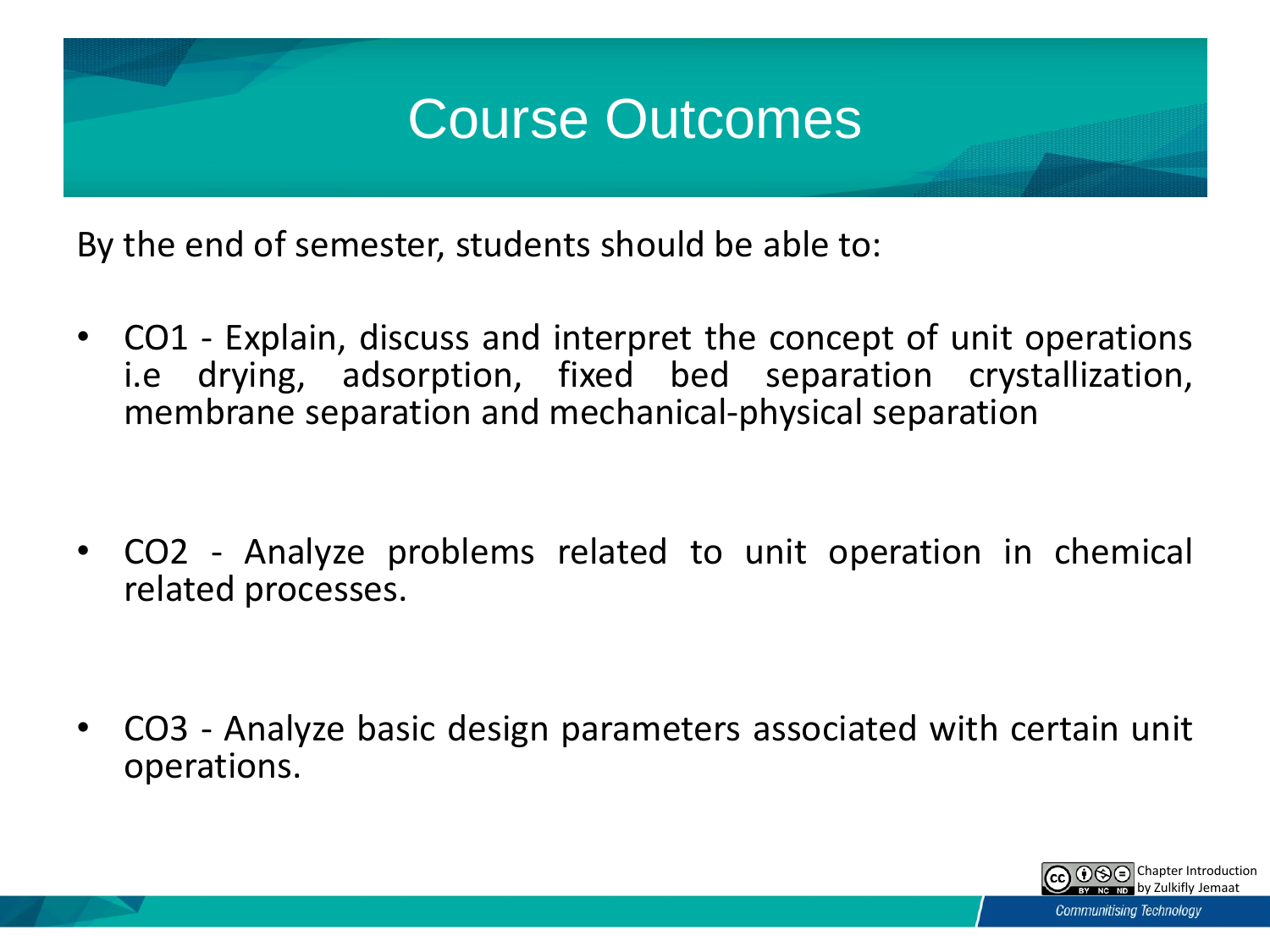#### References

- 1. Transport Processes and Separation Process Principles: (includes Unit Operations)-Christie J. Geankoplis-Prentice Hall Professional Technical Reference, 2003
- 2. Unit Operations of Chemical Engineering (7th edition)(McGraw Hill Chemical Engineering Series); Warren McCabe, Julian Smith, Peter Harriott
- 3. Coulson and Richardson's Chemical Engineering: Particle technology and separation processes, Volume 2- John Metcalfe Coulson, John Francis Richardson, John Hadlett Harker, J. R. Backhurst; Butterworth-Heinemann, Sep 24, 2002
- 4. Separation Process Principles Seader, J. D. / Henley, Ernest J.- 3. Edition March 2011- John Wiley & Sons
- 5. Separation Process Engineering: Includes Mass Transfer Analysis: 3rd Edition; Phillip Wankat: Nov 2011, Pearson

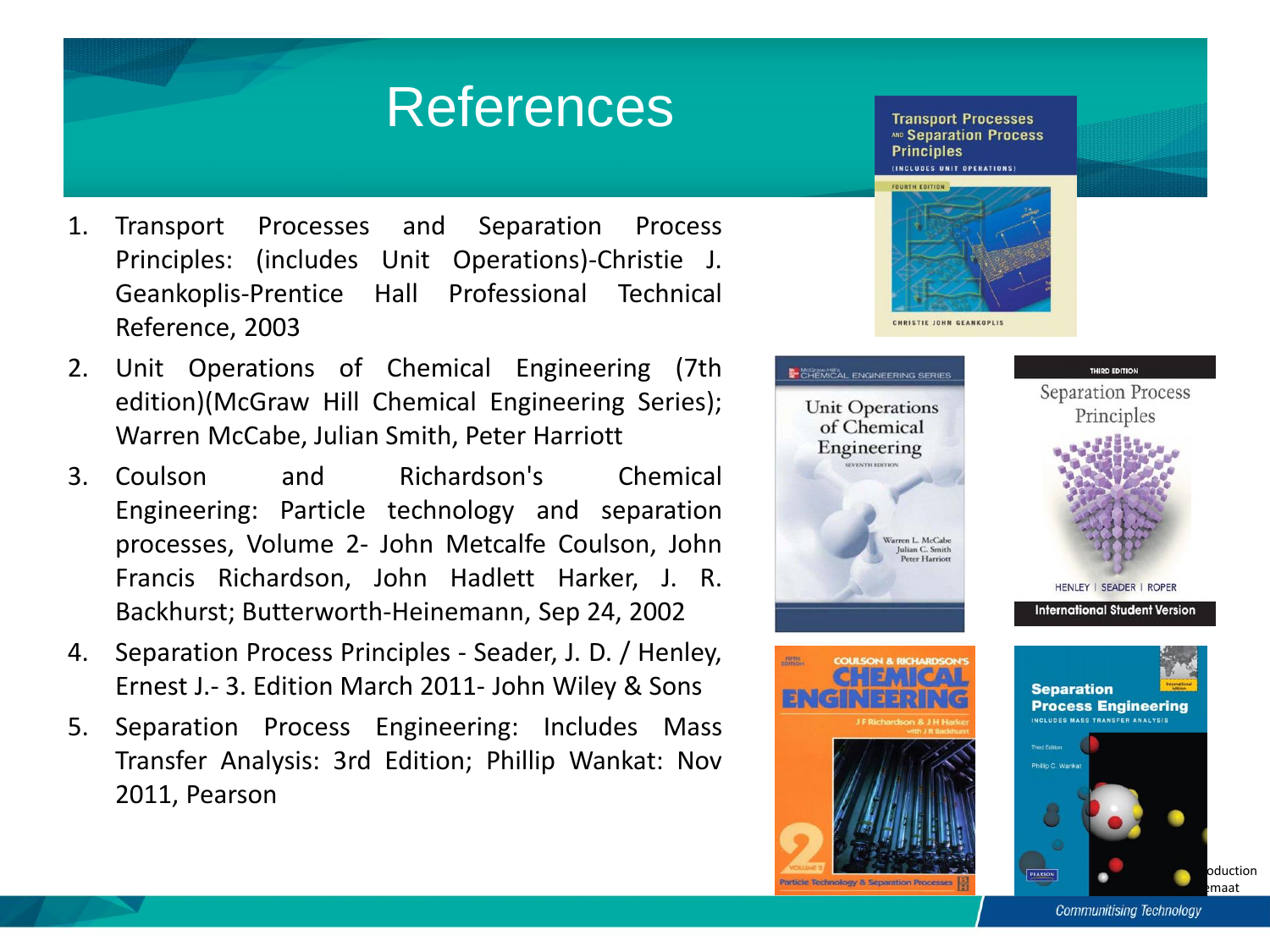### Course Content Planning

| Chap | <b>Topic</b>                                                                                                                                                                                                                                                                                                                                                               |
|------|----------------------------------------------------------------------------------------------------------------------------------------------------------------------------------------------------------------------------------------------------------------------------------------------------------------------------------------------------------------------------|
| 1    | <b>Drying of Process Material</b><br>Equipment for drying<br>Equilibrium moisture content of materials<br>Calculations methods for constant-rate drying period<br>Calculation methods for falling-rate drying period<br>Drying in falling-rate period by diffusion and capillary<br>flow<br>Unsteady-state thermal processing and sterilization<br>of biological materials |
| 2    | <b>Adsorption and Fixed-Bed Separation</b><br><b>Batch adsorption</b><br>Introduction to adsorption processes<br>Design of fixed-bed adsorption columns<br>Ion exchange processes chromatography                                                                                                                                                                           |

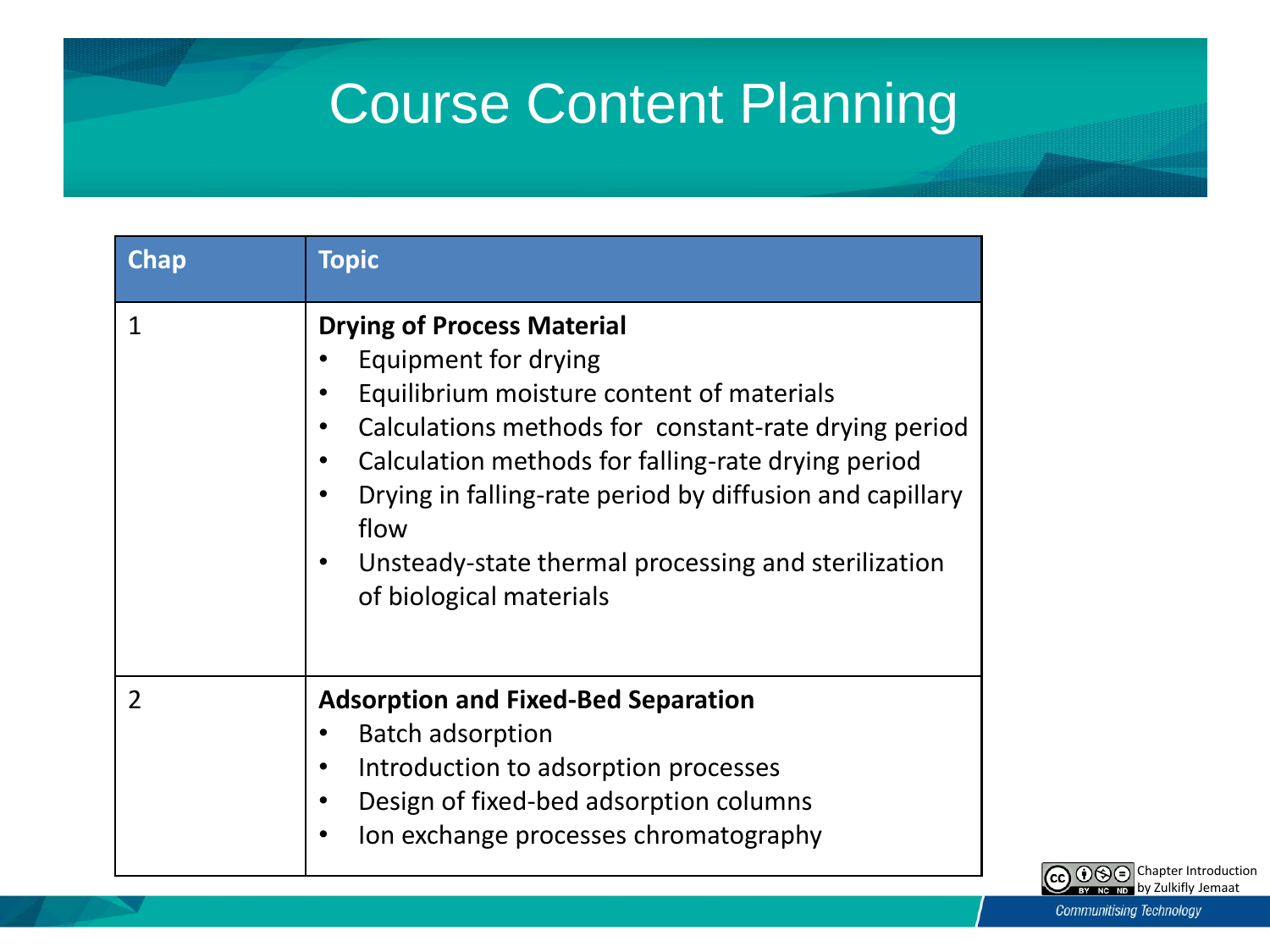### Course Content Planning

| <b>Chap</b> | <b>Topic</b>                                                                                                                                                                                                                                                                                                                                                                       |
|-------------|------------------------------------------------------------------------------------------------------------------------------------------------------------------------------------------------------------------------------------------------------------------------------------------------------------------------------------------------------------------------------------|
| 3           | <b>Membrane Separation Process</b><br>•Introduction and Types of Membrane Separation<br>Processes<br>•Membrane transport theory<br>•Membrane for Liquid separation process (RO,<br>UF, MF)<br>•Membrane for gas separation (Pure gas, Mixed<br>gas, pervaporation)<br>•Other membrane processes (dialysis, ion<br>exchange membrane, membrane contactor,<br>membrane distillation) |

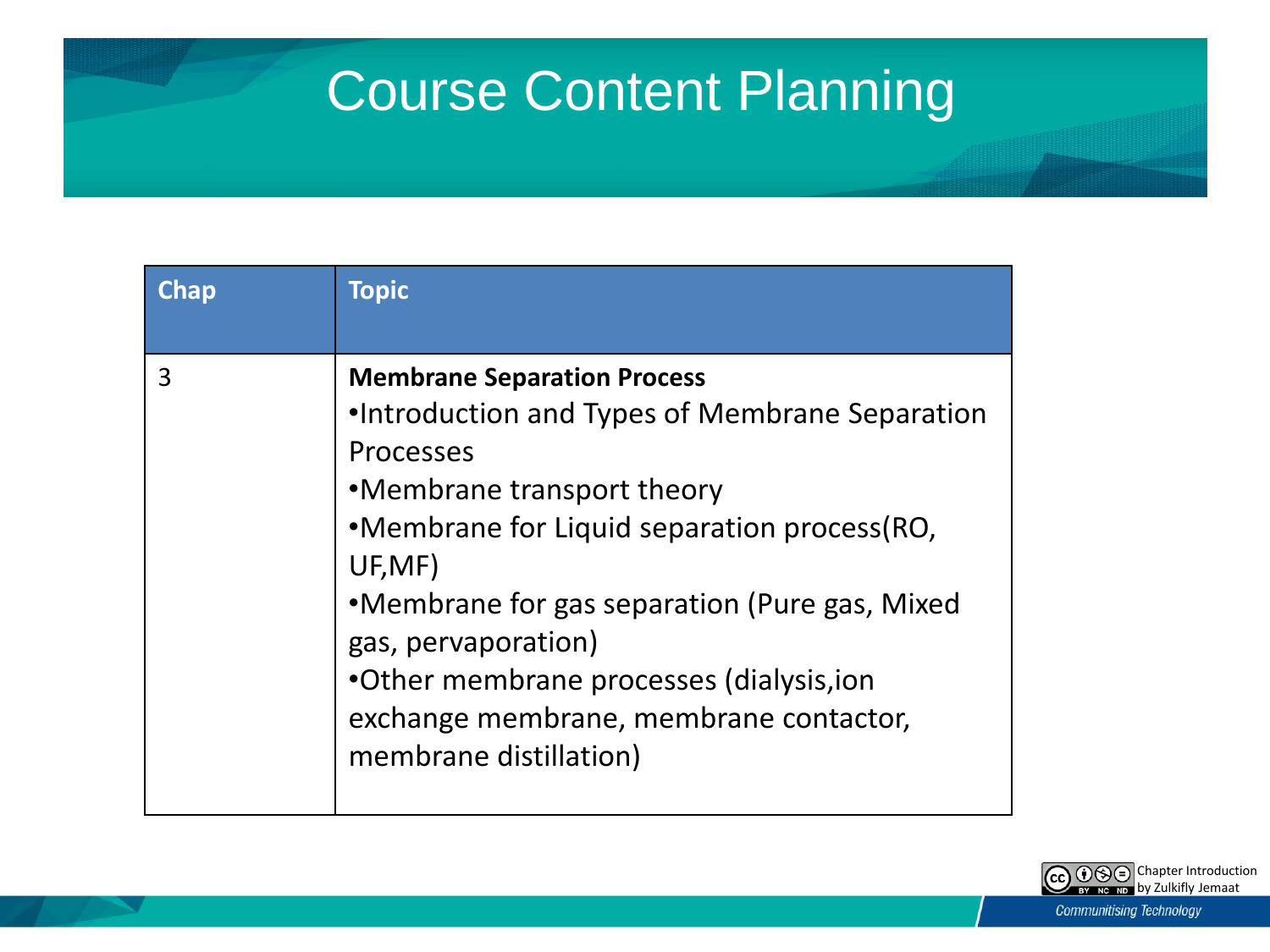### Course Content Planning

| <b>Chap</b> | <b>Topic</b>                                                                                                                                                                                                                                                                                               |
|-------------|------------------------------------------------------------------------------------------------------------------------------------------------------------------------------------------------------------------------------------------------------------------------------------------------------------|
| 4           | <b>Crystallization</b><br>Type of crystals and equipment in crystallization<br>Yield, heat and material balance in crystallization<br>Nucleation and rate of crystal growth<br>Model for mixed suspension-mixed product removal<br>crystallizer.                                                           |
| 5           | <b>Mechanical-Physical Separation Processes</b><br>Introduction and classification of mechanical-physical<br>separation processes<br>Filtration in solid-liquid separation<br>Settling and sedimentation in particles-fluid<br>separation<br>Centrifugal separation processes<br>Mechanical size reduction |

 $\overline{3000}$ Chapter Introduction BY NC ND by Zulkifly Jemaat